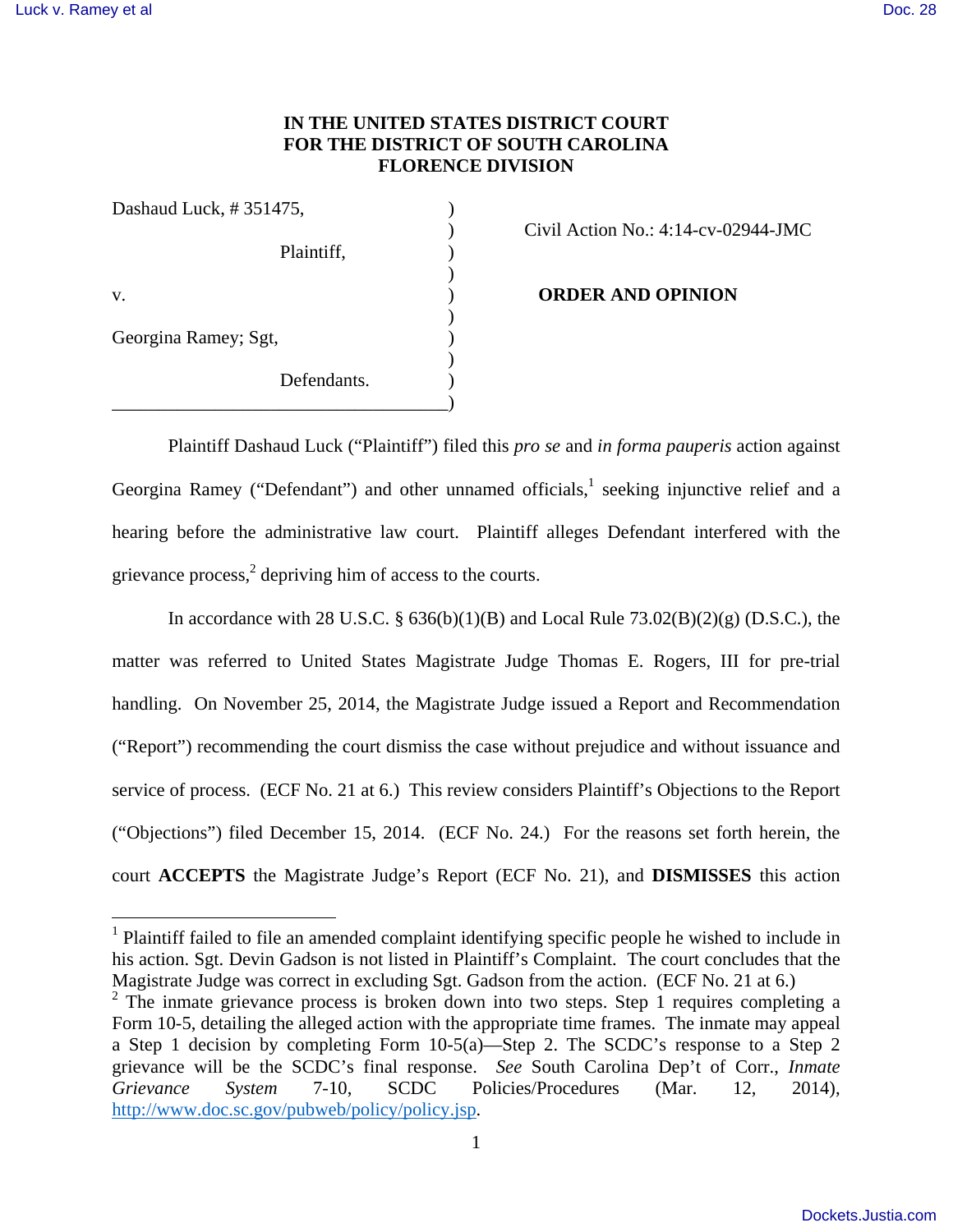(ECF No. 1) without prejudice and without issuance and service of process.

## **I. RELEVANT FACTUAL AND PROCEDURAL BACKGROUND**

This court concludes, upon its own careful review of the record, that the Magistrate Judge's factual synopsis is accurate and incorporates it by reference. This court will thus focus on the facts pertinent to the analysis of Plaintiff's Objections.

Plaintiff alleges he was wrongly accused of refusing to obey and creating a disturbance.<sup>3</sup> (ECF No. 1 at 3.) Plaintiff's failing to obey charge was dropped (*id*.), however, the more serious charge of creating a disturbance was not dropped. (*Id*. at 4.) Plaintiff alleges he filed a grievance regarding the charge on June 8, 2015, but accuses Defendant of withholding the grievance past the filing deadline. (*Id*.) Plaintiff seeks injunctive relief and a proceeding before the administrative law court. (*Id*. at 5.)

The Magistrate Judge's November 25 Report found that Plaintiff failed to demonstrate a claim for a constitutional violation that would allow his claims to be brought under 42 U.S.C. § 1983. (ECF No. 21 at 5.) The Magistrate Judge found that prison inmates have no constitutional right to an inmate grievance system where they are incarcerated. (*Id*. at 5.)

In response to the Magistrate Judge's Report, Plaintiff filed a timely Objection on December 15, 2014. (ECF No. 24.)<sup>4</sup> In his Objections, Plaintiff emphasizes how he wouldn't have been allowed to bring an action against Defendant if he had not filed a grievance. (*Id*. at. 2) Plaintiff asserts that because his grievance was sabotaged, he was effectively denied access to the courts. (*Id*. at 3.) Additionally, Plaintiff reiterates how his First and Eighth Amendment

<sup>&</sup>lt;sup>3</sup> Refusing to obey an order is classified as an 825 violation by the South Carolina Department of Corrections ("SCDC"). Creating a disturbance is classified as an 814 violation.

<sup>&</sup>lt;sup>4</sup> Though the Report notified Plaintiff that Objections were due December 12, 2014, and the Objections were not filed with the court until December 15, 2014, Plaintiff dated and submitted his Objections to his superiors on December 11, 2014, within the deadline.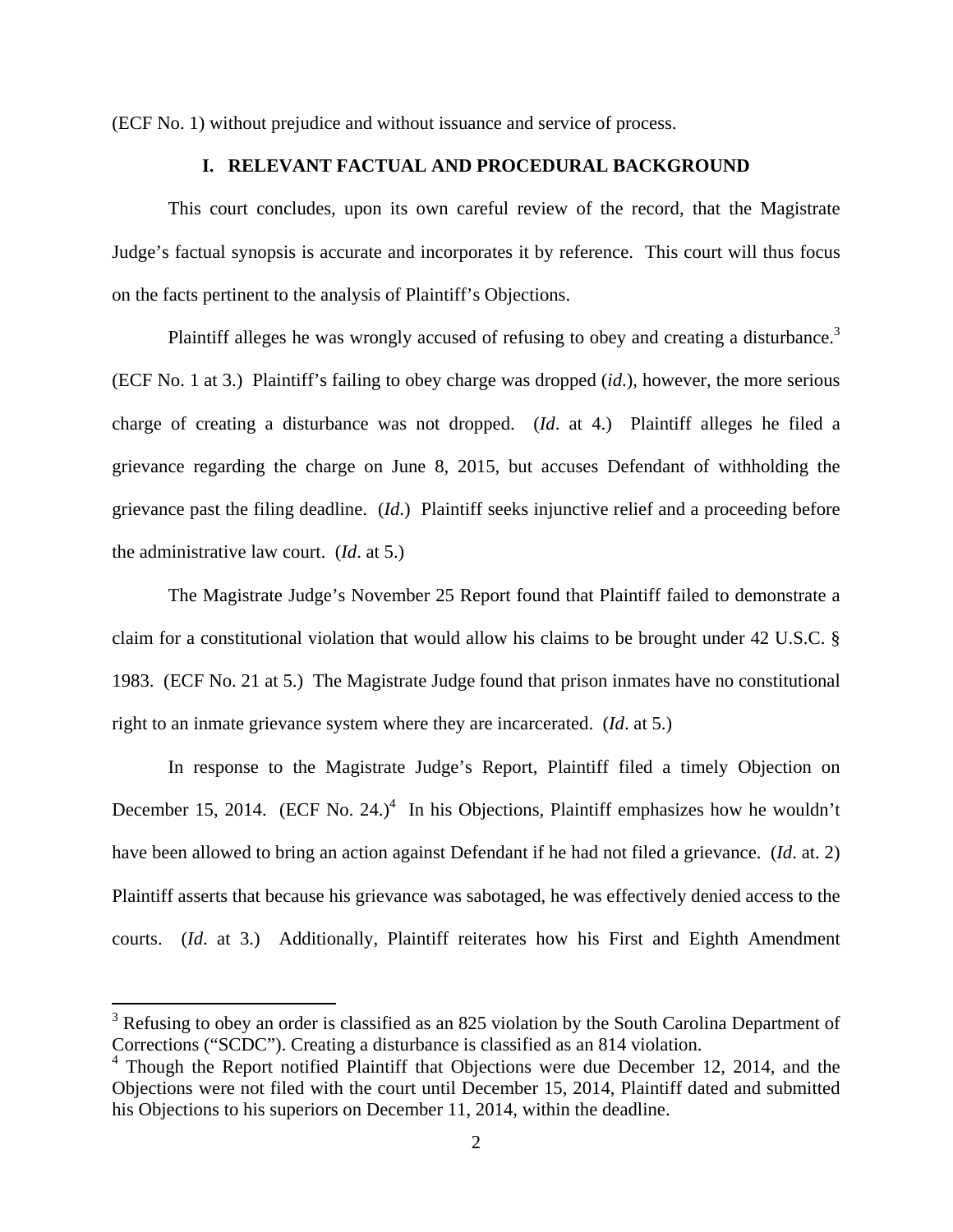constitutional rights were violated by Defendant's actions, and how he had been informed by Defendant that he had no other remedies. (*Id*. at 5.)

### **II. LEGAL STANDARD**

The Magistrate Judge's Report is made in accordance with 28 U.S.C. § 636(b)(1) and Local Rule 73.02 for the District of South Carolina. The Magistrate Judge's Report is only a recommendation to this court, and has no presumptive weight—the responsibility to make a final determination remains with this court. *See Mathews v. Weber*, 423 U.S. 261, 270-71 (1976). The court is charged with making a *de novo* determination of those portions of the Report to which specific objections are made. *Id*. The court may accept, reject, or modify, in whole or in part, the Magistrate Judge's recommendation or recommit the matter with instructions. *See* 28 U.S.C.  $§ 636(b)(1).$ 

Plaintiff filed this Complaint *in forma pauperis* pursuant to 28 U.S.C. § 1915, which allows a federal court to proceed with a prisoner's complaint or action without the prepayment of court fees by the prisoner litigant. 28 U.S.C.  $\S$  1915(a)(1). The statute attempts to restrain this privilege, and thus avoid allowing meritless lawsuits to flood the court system, by permitting a court to dismiss the case at any time upon finding that the action fails to state a claim on which relief may be granted.<sup>5</sup> § 1915(e)(2)(B)(ii).

*Pro se* complaints must be held to a less stringent legal standard than those complaints or proceedings drafted by lawyers, and a *pro se* document should be liberally construed by a federal court. *Erickson v. Pardus*, 551 U.S. 89, 94 (2007) (citing *Estelle v. Gamble*, 429 U.S. 97, 106 (1976)). "Technical niceties" should not defeat a meritorious claim when it can be amended to

 5 The statute also allows for a court to dismiss an *in forma pauperis* action for the following reasons: (1) the allegation of poverty is untrue; (2) the action or appeal is frivolous or malicious; and (3) the action or appeal seeks monetary relief from a defendant who is immune from such relief.  $§ 1915(e)(2)(A)-(B)$ .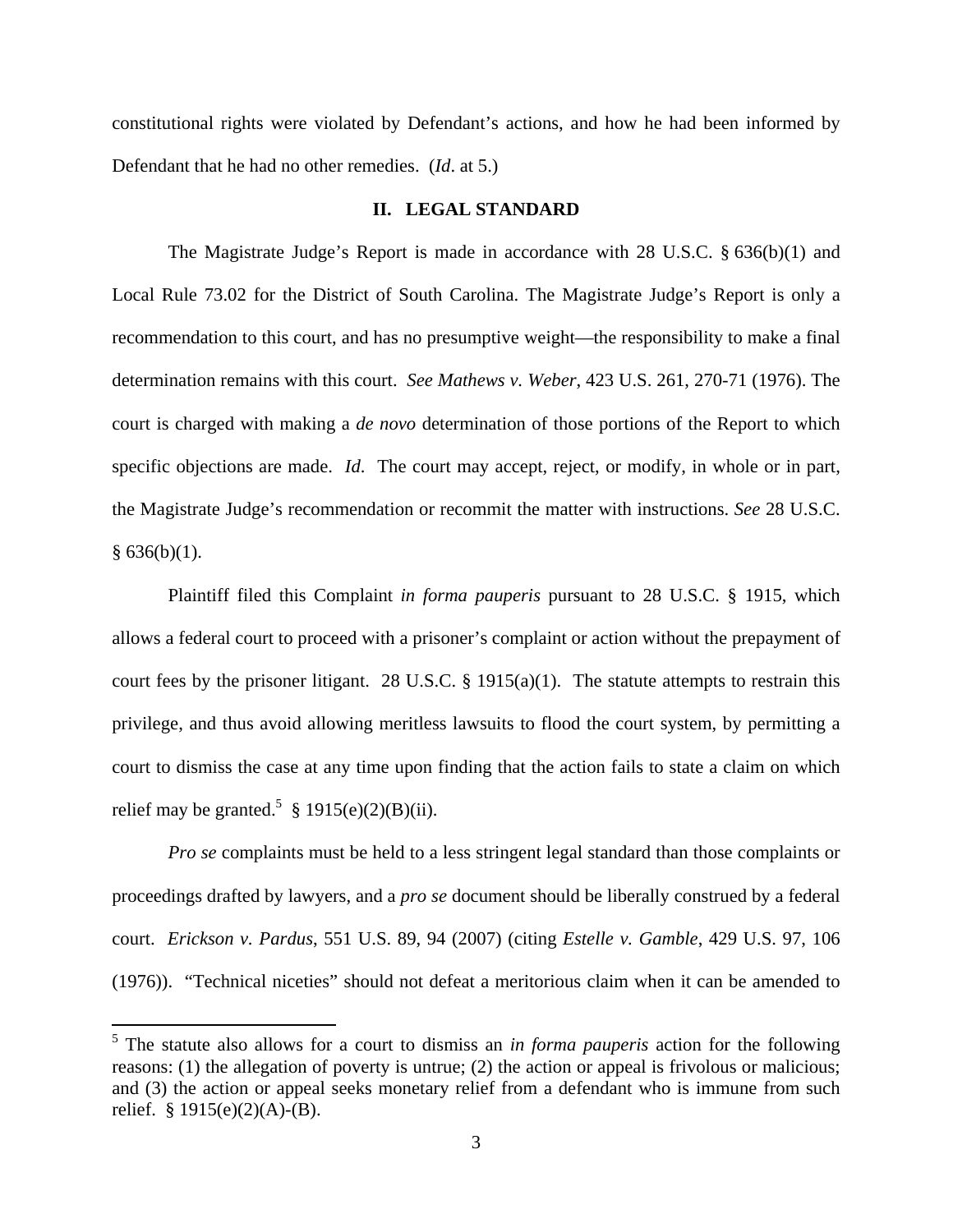achieve justice. *Gordon v. Leeke*, 574 F.2d 1147, 1151 (4th Cir. 1978). However, while a *pro se* complaint may be entitled to "special judicial solicitude," federal courts are not required to recognize "obscure or extravagant claims." *Weller v. Dep't of Soc. Servs*., 901 F.2d 387, 390-91 (4th Cir. 1990) (quoting *Beaudett v. City of Hampton*, 775 F.2d 1274, 1277 (4th Cir. 1985)). A complaint will be dismissed, even under the lens of a liberal interpretation, "if it does not allege 'enough facts to state a claim to relief.'" *Smith v. Smith*, 589 F.3d 736, 738 (4th Cir. 2009) (quoting *Giarratano v. Johnson*, 521 F.3d 298, 302 (4th Cir. 2008)).

Federal courts are courts of limited subject matter jurisdiction and there is no presumption that the court has jurisdiction. *Pinkley Inc. v. City of Frederick, MD*., 191 F.3d 394, 399 (4th Cir. 1999). They are "constrained to exercise only the authority conferred by Article III of the Constitution and affirmatively granted by federal statute."<sup>6</sup> *In re Bulldog Trucking, Inc*., 147 F.3d 347, 352 (4th Cir. 1998). Therefore, a federal court is required to determine if there is a valid basis for jurisdiction, "and to dismiss the action if no such ground appears." *Id.* at 352. A plaintiff who seeks jurisdiction, even a *pro se* plaintiff whose complaint must be viewed liberally, must "allege in his pleadings the facts essential to show jurisdiction." *McNutt v. General Motors Acceptance Corp.*, 298 U.S. 178, 189 (1936). Subject matter jurisdiction can be attained through (1) federal question under 28 U.S.C. § 1331, and (2) diversity of citizenship pursuant to 28 U.S.C. § 1332.

Objections to a Report must specifically identify portions of the Report and the basis for those objections. Fed. R. Civ. P. 72(b)(2). The Magistrate Judge correctly concludes that the allegations contained in Plaintiff's Complaint are not sufficient to show constitutional violations that would warrant relief under § 1983. Plaintiff's Objections do not bring forward any new

 $6$  U.S. CONST. art. III, § 2, cl. 1 ("The judicial Power shall extend to all Cases, in Law and Equity, arising under this Constitution, the Laws of the United States and Treaties made…").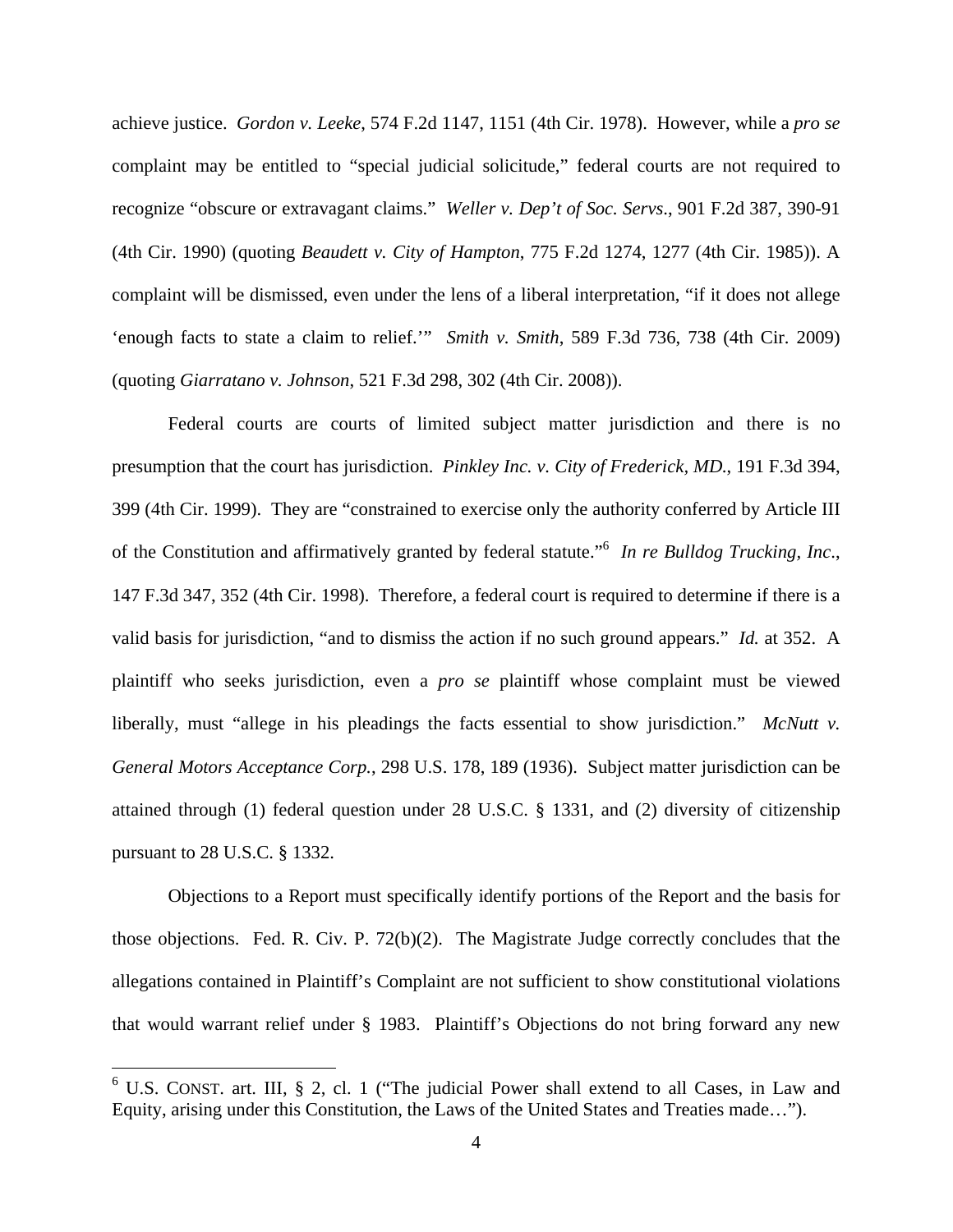facts that change this initial conclusion.

### **III. DISCUSSION**

In regard to the application of federal question to this Complaint, the essential allegations are insufficient to show that the civil complaint is one "arising under the Constitution, laws, or treaties of the United States." 28 U.S.C. § 1331. To state a claim under 42 U.S.C. § 1983, a plaintiff must allege two elements: (1) "the violation of a right secured by the Constitution and laws of the United States" and (2) this violation "was committed by a person acting under color of state law." *West v. Atkins*, 487 U.S. 42, 48 (1988). In his Objections, Plaintiff reasserts the allegations that he was falsely charged and that Defendant denied him access to the courts through the sabotage of Plaintiff's grievance. If Plaintiff was unconstitutionally denied access to the courts through Defendant's actions, then Plaintiff would be allowed to seek relief under § 1983, thus giving the court original jurisdiction under  $\S 1331$ .

Though 42 U.S.C. § 1997e states a prisoner may not bring a § 1983 action until "such administrative remedies as are available are exhausted," § 1997e(a), the statute does not view the lack of an administrative grievance procedure (or a failure to adhere to one) as a sufficient reason to initiate an action against the state.  $\S 1997e(b)$ .<sup>8</sup> The Report accurately notes that the ability to file grievances is not a constitutional right.<sup>9</sup> The grievance system is "designed to provide inmates with a mechanism by which they may seek formal review of their complaints."

 $<sup>7</sup>$  This court need not address subject matter jurisdiction in regard to diversity of citizenship. It</sup> appears that all parties are domiciled in South Carolina, thus, complete diversity is lacking. *See* 28 U.S.C. 1332(a).

 $8$  Section 1997e(b) says "[t]he failure of a State to adopt or adhere to an administrative grievance procedure shall not constitute the basis for an action under section 1997a or 1997c of this title." Both sections 1997a and 1997c outline when the Attorney General of the United States can bring or intervene in a civil action against a State or political subdivision of a State. *See* 42 U.S.C. § 1997a and 42 U.S.C. § 1997c.

<sup>&</sup>lt;sup>9</sup> See Adams v. Rice, 40 F.3d 72, 75 (4th Cir. 1994) (recognizing that "there is no constitutional right to participate in grievance proceedings.").